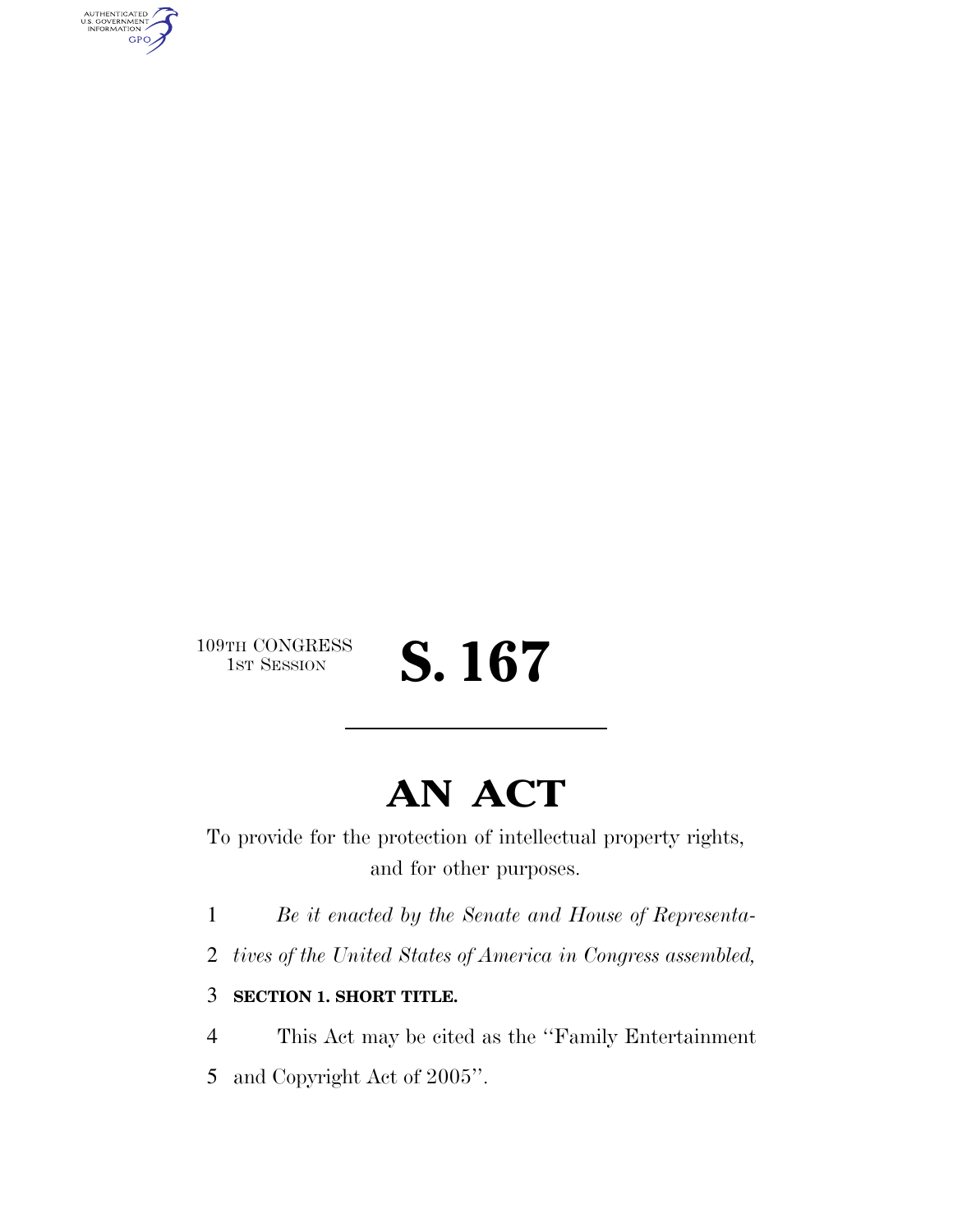# **TITLE I—ARTISTS' RIGHTS AND THEFT PREVENTION**

### **SEC. 101. SHORT TITLE.**

 This title may be cited as the ''Artists' Rights and Theft Prevention Act of 2005'' or the ''ART Act''.

## **SEC. 102. CRIMINAL PENALTIES FOR UNAUTHORIZED RE- CORDING OF MOTION PICTURES IN A MO-TION PICTURE EXHIBITION FACILITY.**

 (a) IN GENERAL.—Chapter 113 of title 18, United States Code, is amended by adding after section 2319A the following new section:

# **''§ 2319B. Unauthorized recording of Motion pictures**

### **in a Motion picture exhibition facility**

 ''(a) OFFENSE.—Any person who, without the au- thorization of the copyright owner, knowingly uses or at- tempts to use an audiovisual recording device to transmit or make a copy of a motion picture or other audiovisual work protected under title 17, or any part thereof, from a performance of such work in a motion picture exhibition facility, shall—

21  $\frac{1}{2}$  (1) be imprisoned for not more than 3 years, fined under this title, or both; or

23  $(2)$  if the offense is a second or subsequent of- fense, be imprisoned for no more than 6 years, fined under this title, or both.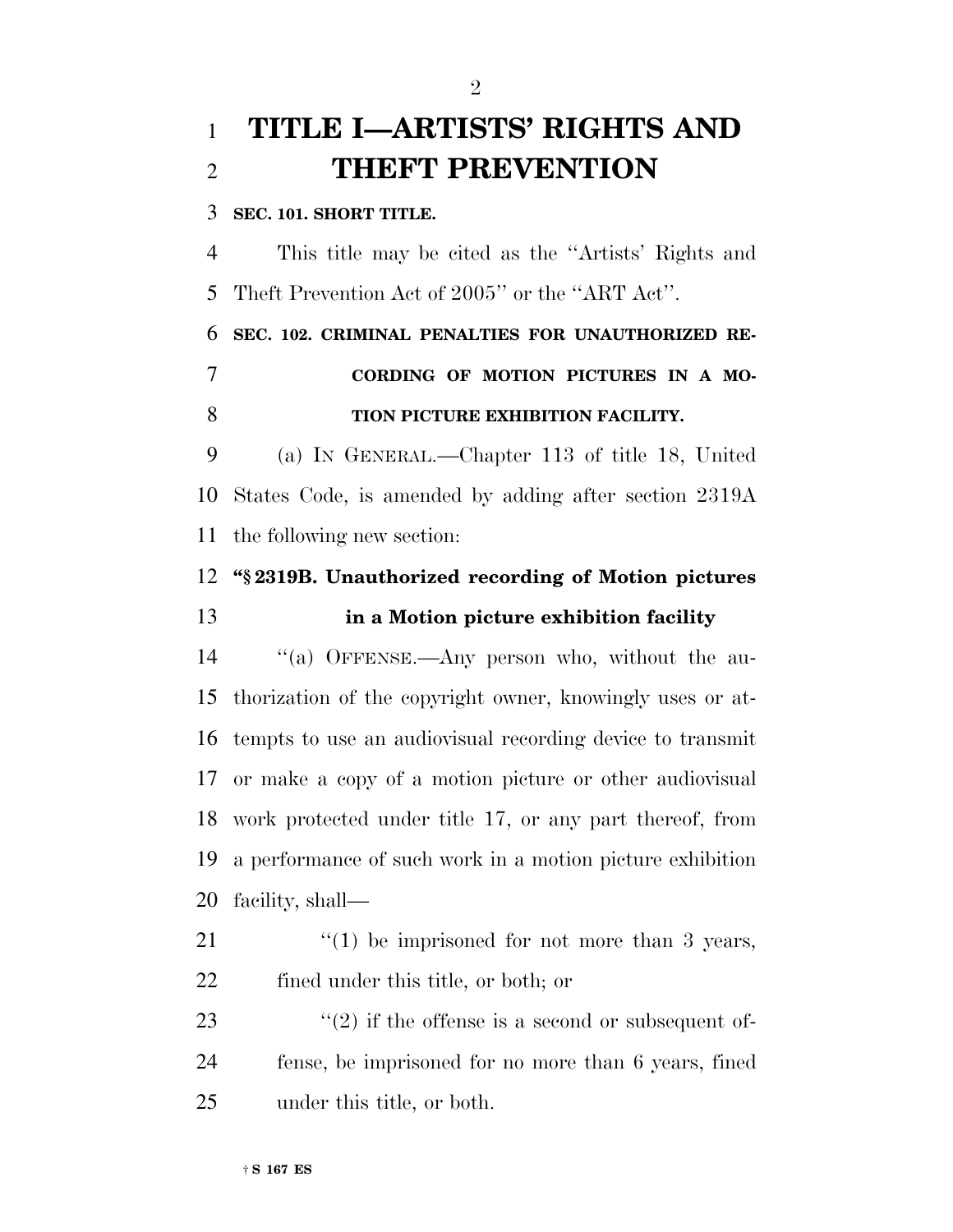The possession by a person of an audiovisual recording device in a motion picture exhibition facility may be con- sidered as evidence in any proceeding to determine wheth- er that person committed an offense under this subsection, but shall not, by itself, be sufficient to support a conviction of that person for such offense.

 ''(b) FORFEITURE AND DESTRUCTION.—When a per- son is convicted of a violation of subsection (a), the court in its judgment of conviction shall, in addition to any pen- alty provided, order the forfeiture and destruction or other disposition of all unauthorized copies of motion pictures or other audiovisual works protected under title 17, or parts thereof, and any audiovisual recording devices or other equipment used in connection with the offense.

 ''(c) AUTHORIZED ACTIVITIES.—This section does not prevent any lawfully authorized investigative, protec- tive, or intelligence activity by an officer, agent, or em- ployee of the United States, a State, or a political subdivi- sion of a State, or by a person acting under a contract with the United States, a State, or a political subdivision of a State.

22 ""(d) IMMUNITY FOR THEATERS.—With reasonable cause, the owner or lessee of a motion picture exhibition facility where a motion picture or other audiovisual work is being exhibited, the authorized agent or employee of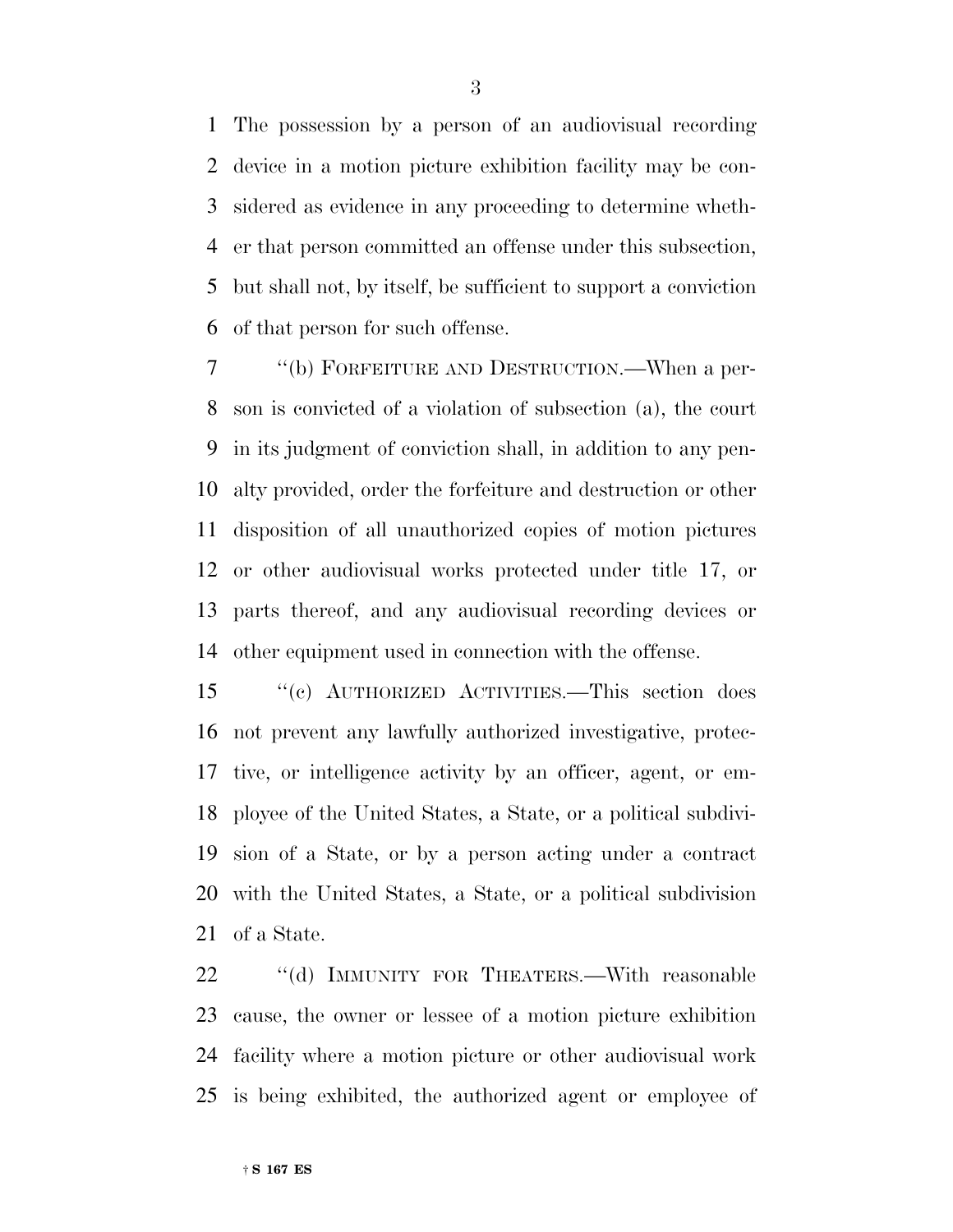such owner or lessee, the licensor of the motion picture or other audiovisual work being exhibited, or the agent or employee of such licensor—

 ''(1) may detain, in a reasonable manner and for a reasonable time, any person suspected of a vio- lation of this section with respect to that motion pic- ture or audiovisual work for the purpose of ques- tioning or summoning a law enforcement officer; and ''(2) shall not be held liable in any civil or criminal action arising out of a detention under paragraph (1).

12 "(e) VICTIM IMPACT STATEMENT.—

 ''(1) IN GENERAL.—During the preparation of the presentence report under rule 32(c) of the Fed- eral Rules of Criminal Procedure, victims of an of- fense under this section shall be permitted to submit to the probation officer a victim impact statement that identifies the victim of the offense and the ex- tent and scope of the injury and loss suffered by the victim, including the estimated economic impact of 21 the offense on that victim.

22 "(2) CONTENTS.—A victim impact statement submitted under this subsection shall include—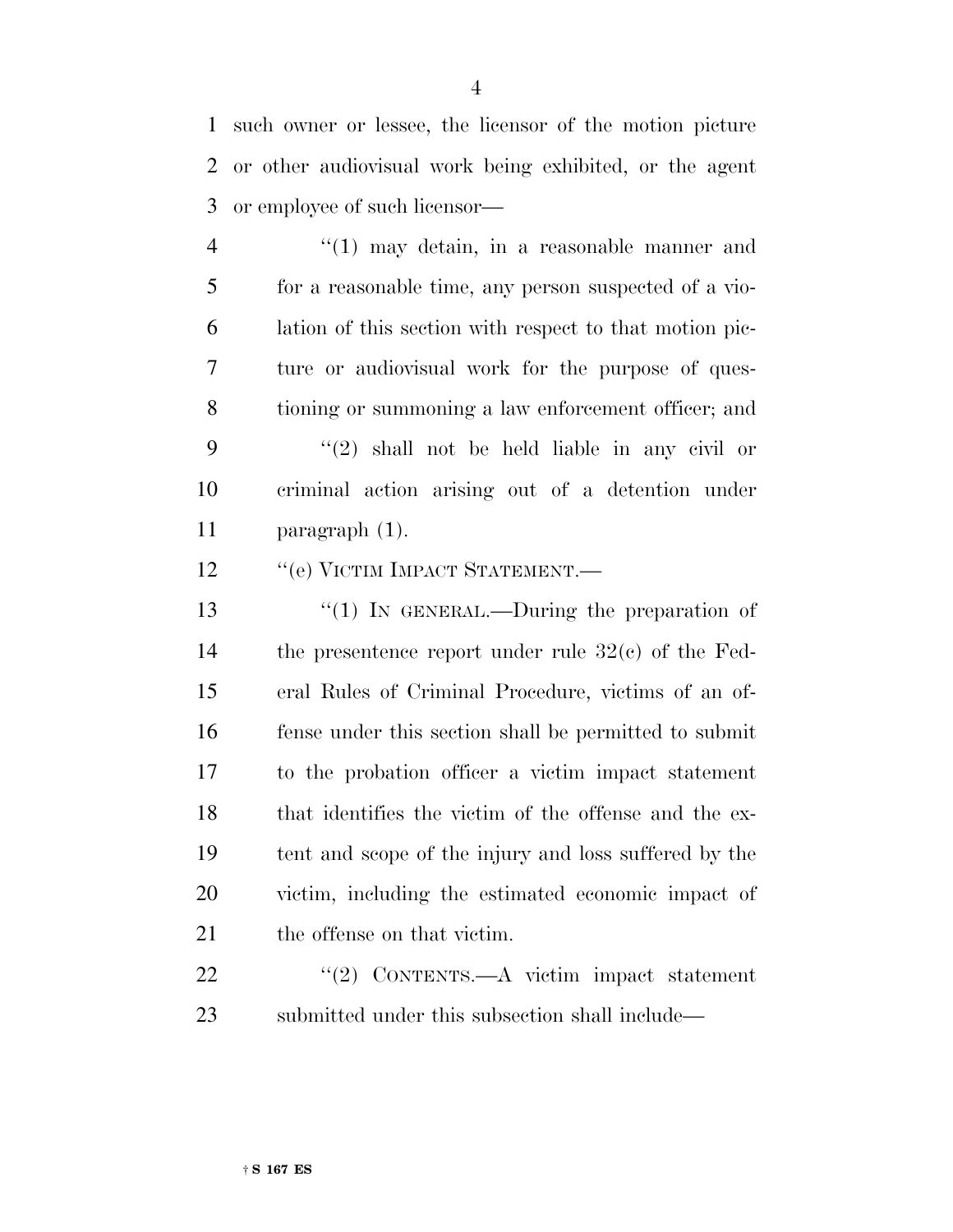| $\mathbf{1}$   | "(A) producers and sellers of legitimate                 |
|----------------|----------------------------------------------------------|
| $\overline{2}$ | works affected by conduct involved in the of-            |
| 3              | fense;                                                   |
| $\overline{4}$ | "(B) holders of intellectual property rights             |
| 5              | in the works described in subparagraph $(A)$ ;           |
| 6              | and                                                      |
| $\tau$         | "(C) the legal representatives of such pro-              |
| 8              | ducers, sellers, and holders.                            |
| 9              | "(f) STATE LAW NOT PREEMPTED.—Nothing in this            |
| 10             | section may be construed to annul or limit any rights or |
| 11             | remedies under the laws of any State.                    |
| 12             | "(g) DEFINITIONS.—In this section, the following         |
| 13             | definitions shall apply:                                 |
| 14             | $"(1)$ TITLE 17 DEFINITIONS.—The terms                   |
| 15             | 'audiovisual work', 'copy', 'copyright owner', 'motion   |
| 16             | picture', 'motion picture exhibition facility', and      |
| 17             | 'transmit' have, respectively, the meanings given        |
| 18             | those terms in section 101 of title 17.                  |
| 19             | "(2) AUDIOVISUAL RECORDING DEVICE.—The                   |
| 20             | term 'audiovisual recording device' means a digital      |
| 21             | or analog photographic or video camera, or any           |
| 22             | other technology or device capable of enabling the       |
| 23             | recording or transmission of a copyrighted motion        |
| 24             | picture or other audiovisual work, or any part there-    |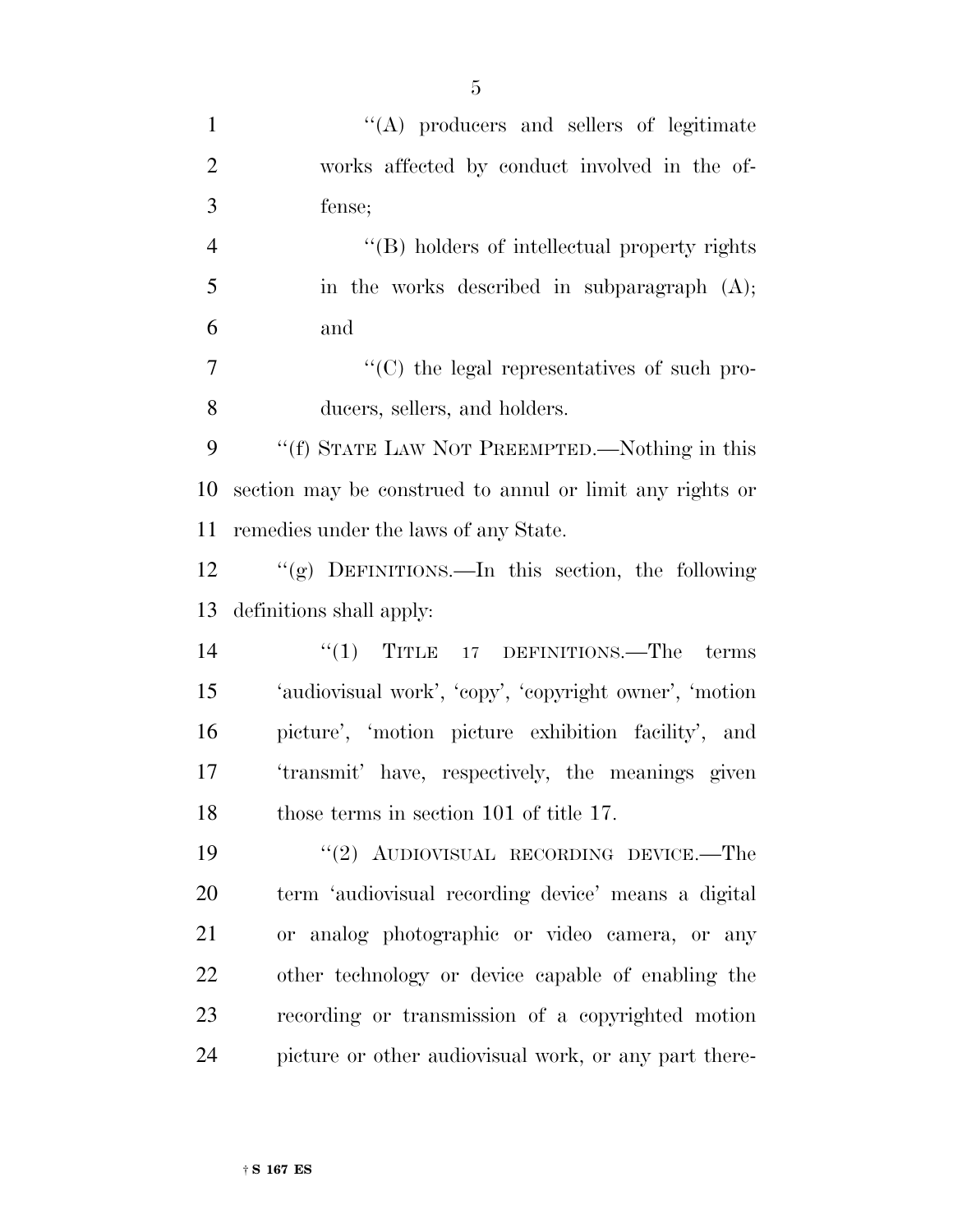of, regardless of whether audiovisual recording is the 2 sole or primary purpose of the device.".

 (b) CLERICAL AMENDMENT.—The table of sections at the beginning of chapter 113 of title 18, United States Code, is amended by inserting after the item relating to section 2319A the following:

''2319B. Unauthorized recording of motion pictures in a motion picture exhibition facility.''.

 (c) DEFINITION.—Section 101 of title 17, United States Code, is amended by inserting after the definition of ''Motion pictures'' the following: ''The term ''motion picture exhibition facility'' means a movie theater, screen- ing room, or other venue that is being used primarily for the exhibition of a copyrighted motion picture, if such ex- hibition is open to the public or is made to an assembled group of viewers outside of a normal circle of a family and its social acquaintances.''.

**SEC. 103. CRIMINAL INFRINGEMENT OF A WORK BEING**

 **PREPARED FOR COMMERCIAL DISTRIBU-TION.**

 (a) PROHIBITED ACTS.—Section 506(a) of title 17, United States Code, is amended to read as follows:

21 "(a) CRIMINAL INFRINGEMENT.—

22 "(1) In GENERAL.—Any person who willfully infringes a copyright shall be punished as provided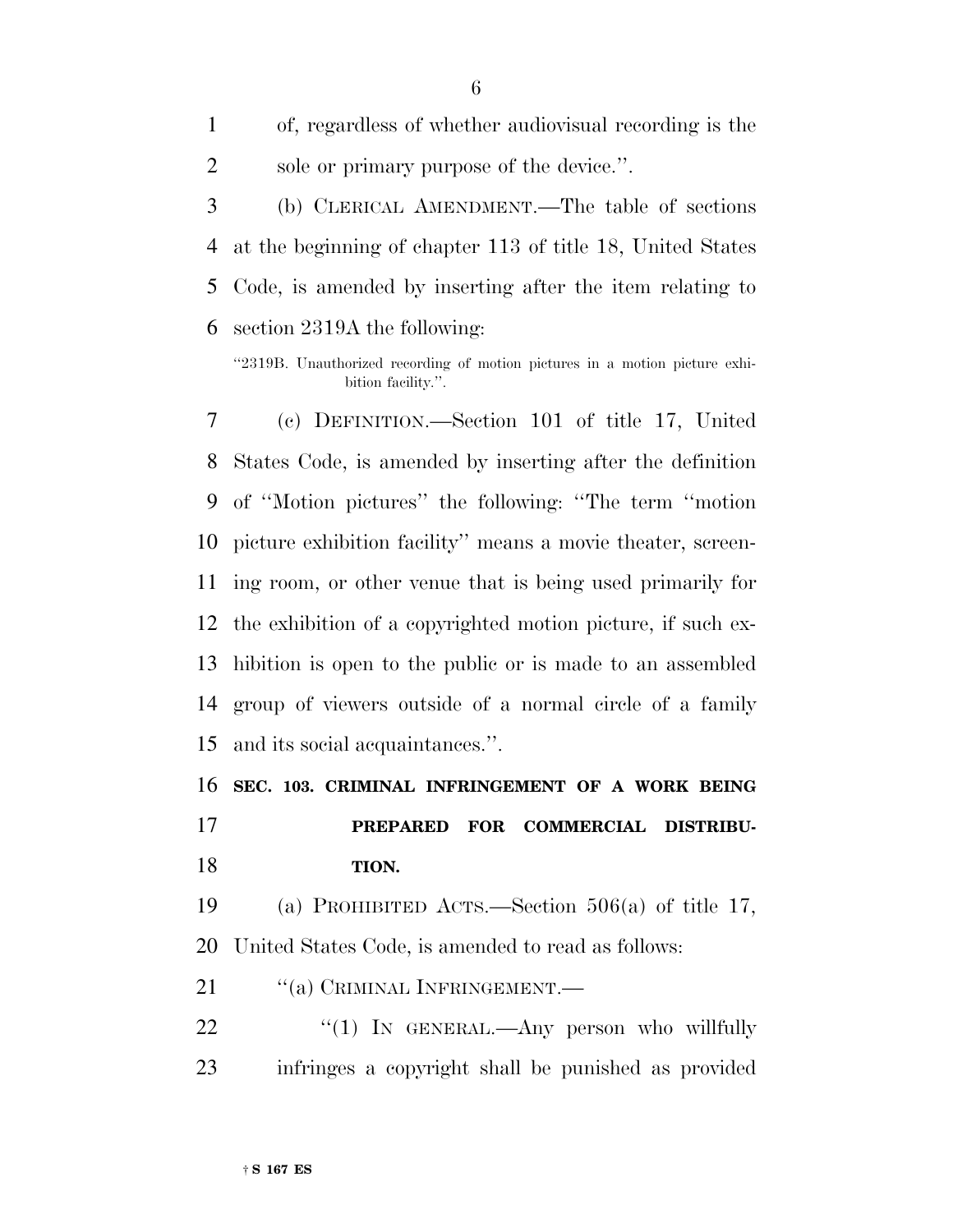| $\mathbf{1}$   | under section 2319 of title 18, if the infringement     |
|----------------|---------------------------------------------------------|
| $\overline{2}$ | was committed—                                          |
| 3              | "(A) for purposes of commercial advantage               |
| $\overline{4}$ | or private financial gain;                              |
| 5              | $\lq\lq (B)$ by the reproduction or distribution,       |
| 6              | including by electronic means, during any 180–          |
| 7              | day period, of 1 or more copies or phonorecords         |
| 8              | of 1 or more copyrighted works, which have a            |
| 9              | total retail value of more than $$1,000$ ; or           |
| 10             | "(C) by the distribution of a work being                |
| 11             | prepared for commercial distribution, by mak-           |
| 12             | ing it available on a computer network acces-           |
| 13             | sible to members of the public, if such person          |
| 14             | knew or should have known that the work was             |
| 15             | intended for commercial distribution.                   |
| 16             | "(2) EVIDENCE.—For purposes of this sub-                |
| 17             | section, evidence of reproduction or distribution of a  |
| 18             | copyrighted work, by itself, shall not be sufficient to |
| 19             | establish willful infringement of a copyright.          |
| 20             | "(3) DEFINITION.—In this subsection, the term           |
| 21             | 'work being prepared for commercial distribution'       |
| 22             | means-                                                  |
| 23             | $\lq\lq$ a computer program, a musical work,            |
| 24             | a motion picture or other audiovisual work, or          |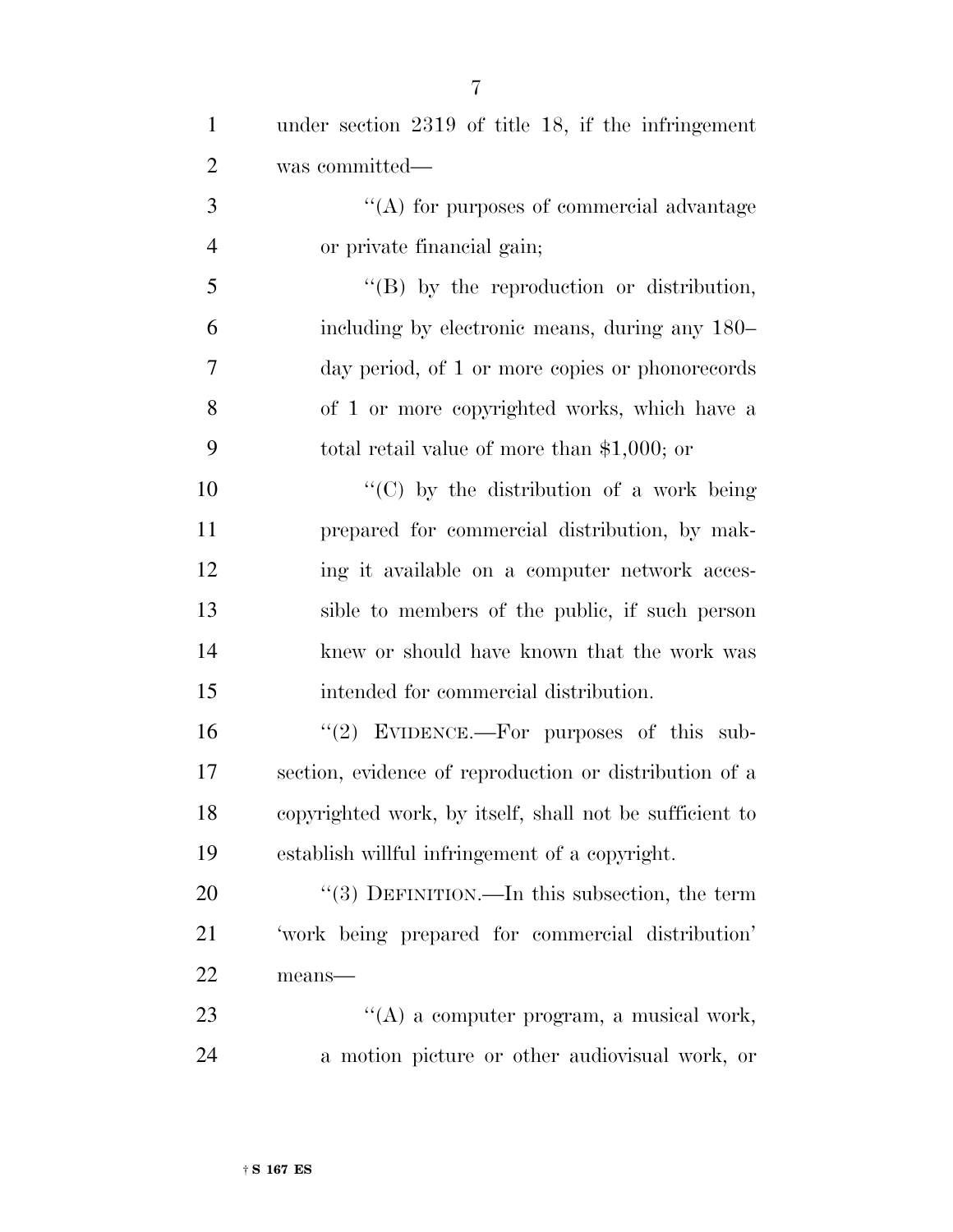| $\mathbf{1}$   | a sound recording, if, at the time of unauthor-   |
|----------------|---------------------------------------------------|
| $\overline{2}$ | ized distribution—                                |
| 3              | "(i) the copyright owner has a reason-            |
| $\overline{4}$ | able expectation of commercial distribu-          |
| 5              | tion; and                                         |
| 6              | "(ii) the copies or phonorecords of the           |
| 7              | work have not been commercially distrib-          |
| 8              | uted; or                                          |
| 9              | $\lq\lq (B)$ a motion picture, if, at the time of |
| 10             | unauthorized distribution, the motion picture—    |
| 11             | "(i) has been made available for view-            |
| 12             | ing in a motion picture exhibition facility;      |
| 13             | and                                               |
| 14             | "(ii) has not been made available in              |
| 15             | copies for sale to the general public in the      |
| 16             | United States in a format intended to per-        |
| 17             | mit viewing outside a motion picture exhi-        |
| 18             | bition facility.".                                |
| 19             | (b) CRIMINAL PENALTIES.—Section 2319 of title 18, |
| <b>20</b>      | United States Code, is amended—                   |
| 21             | $(1)$ in subsection $(a)$ —                       |
| <u>22</u>      | (A) by striking "Whoever" and inserting           |
| 23             | "Any person who"; and                             |
| 24             | (B) by striking "and (c) of this section"         |
| 25             | and inserting ", (c), and $(d)$ ";                |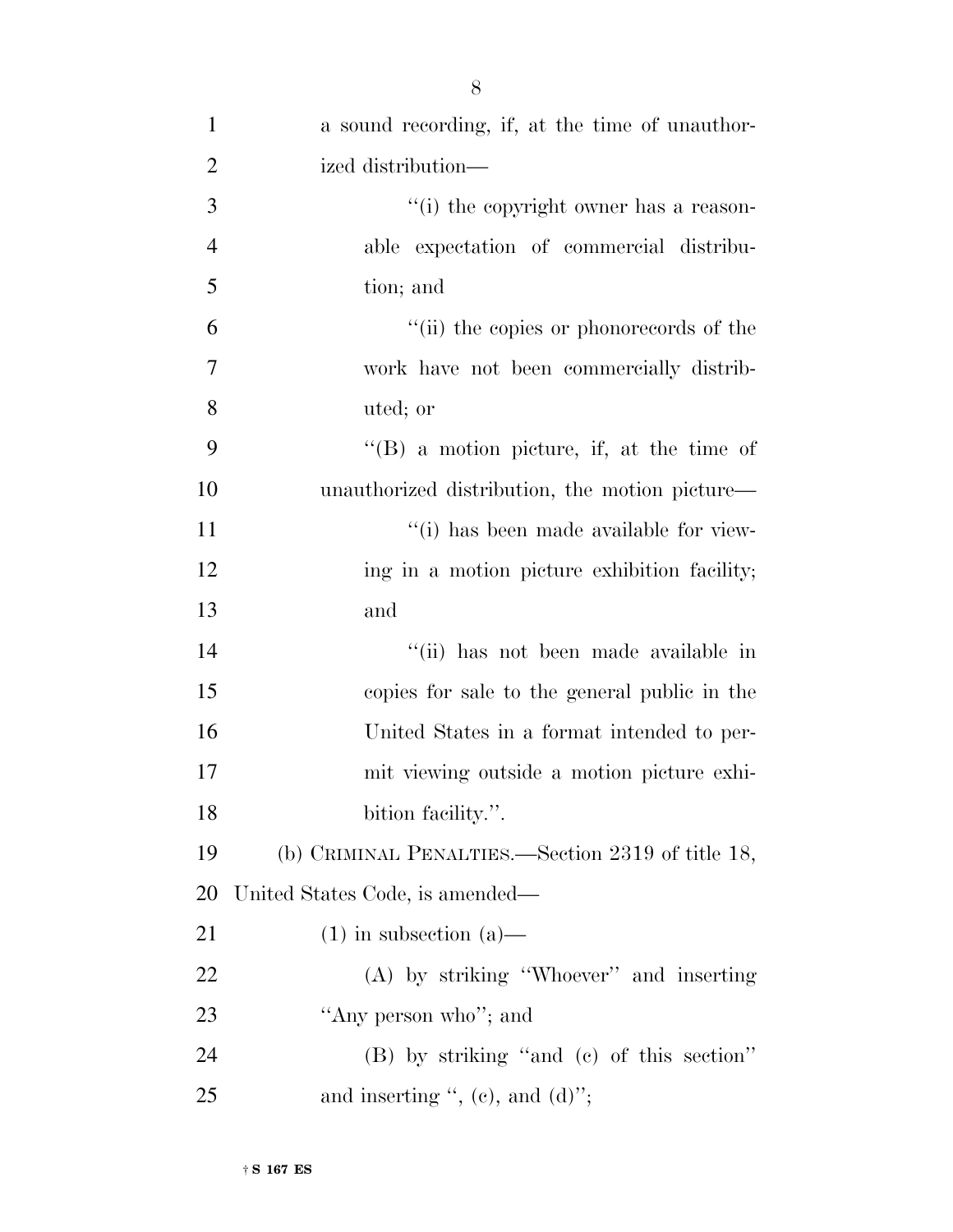| $\mathbf{1}$   | $(2)$ in subsection (b), by striking "section               |
|----------------|-------------------------------------------------------------|
| $\overline{2}$ | $506(a)(1)$ " and inserting "section $506(a)(1)(A)$ ";      |
| 3              | $(3)$ in subsection $(e)$ , by striking "section            |
| $\overline{4}$ | $506(a)(2)$ of title 17, United States Code" and in-        |
| 5              | serting "section $506(a)(1)(B)$ of title 17";               |
| 6              | $(4)$ by redesignating subsections (d) and (e) as           |
| 7              | subsections (e) and (f), respectively;                      |
| 8              | $(5)$ by adding after subsection $(c)$ the following:       |
| 9              | "(d) Any person who commits an offense under sec-           |
| 10             | tion $506(a)(1)(C)$ of title 17—                            |
| 11             | $\lq(1)$ shall be imprisoned not more than 3 years,         |
| 12             | fined under this title, or both;                            |
| 13             | "(2) shall be imprisoned not more than $5$ years,           |
| 14             | fined under this title, or both, if the offense was         |
| 15             | committed for purposes of commercial advantage or           |
| 16             | private financial gain;                                     |
| 17             | $\cdot\cdot$ (3) shall be imprisoned not more than 6 years, |
| 18             | fined under this title, or both, if the offense is a sec-   |
| 19             | ond or subsequent offense; and                              |
| <b>20</b>      | $(4)$ shall be imprisoned not more than 10                  |
| 21             | years, fined under this title, or both, if the offense      |
| 22             | is a second or subsequent offense under paragraph           |
| 23             | $(2).$ "; and                                               |
| 24             | $(6)$ in subsection $(f)$ , as redesignated—                |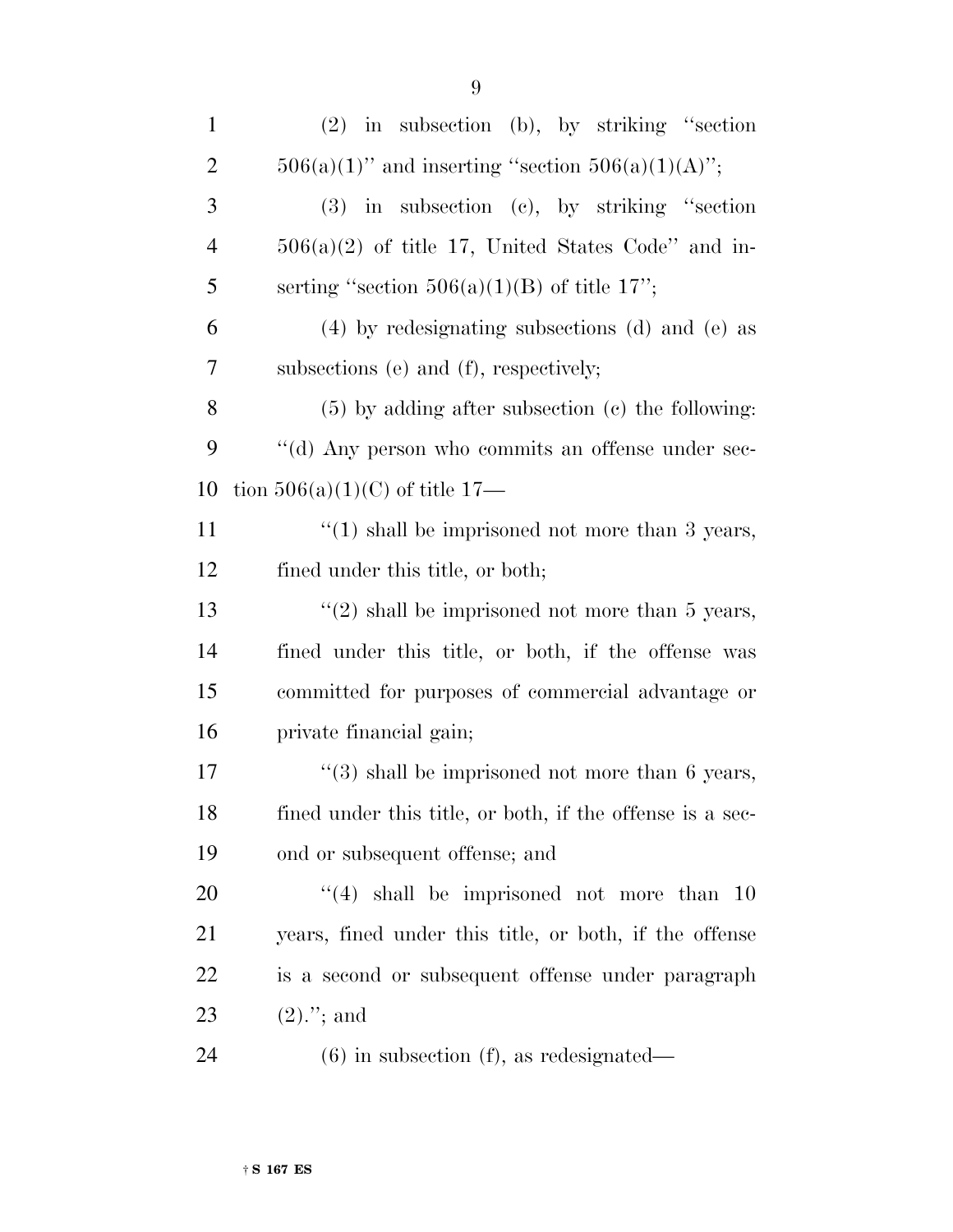| $\mathbf{1}$   | (A) in paragraph $(1)$ , by striking "and" at           |
|----------------|---------------------------------------------------------|
| $\overline{2}$ | the end;                                                |
| 3              | $(B)$ in paragraph $(2)$ , by striking the pe-          |
| $\overline{4}$ | riod at the end and inserting a semicolon; and          |
| 5              | (C) by adding at the end the following:                 |
| 6              | $(3)$ the term 'financial gain' has the meaning         |
| 7              | given the term in section 101 of title 17; and          |
| 8              | "(4) the term 'work being prepared for com-             |
| 9              | mercial distribution' has the meaning given the term    |
| 10             | in section $506(a)$ of title 17.".                      |
| 11             | SEC. 104. CIVIL REMEDIES FOR INFRINGEMENT OF A WORK     |
| 12             | BEING PREPARED FOR COMMERCIAL DIS-                      |
|                |                                                         |
| 13             | <b>TRIBUTION.</b>                                       |
|                | (a) PREREGISTRATION.—Section 408 of title 17,           |
|                | United States Code, is amended by adding at the end the |
| 14<br>15<br>16 | following:                                              |
| 17             | "(f) PREREGISTRATION OF WORKS BEING PRE-                |
| 18             | PARED FOR COMMERCIAL DISTRIBUTION.—                     |
| 19             | "(1) RULEMAKING.—Not later than 180 days                |
| 20             | after the date of enactment of this subsection, the     |
| 21             | Register of Copyrights shall issue regulations to es-   |
| 22             | tablish procedures for preregistration of a work that   |
| 23             | is being prepared for commercial distribution and       |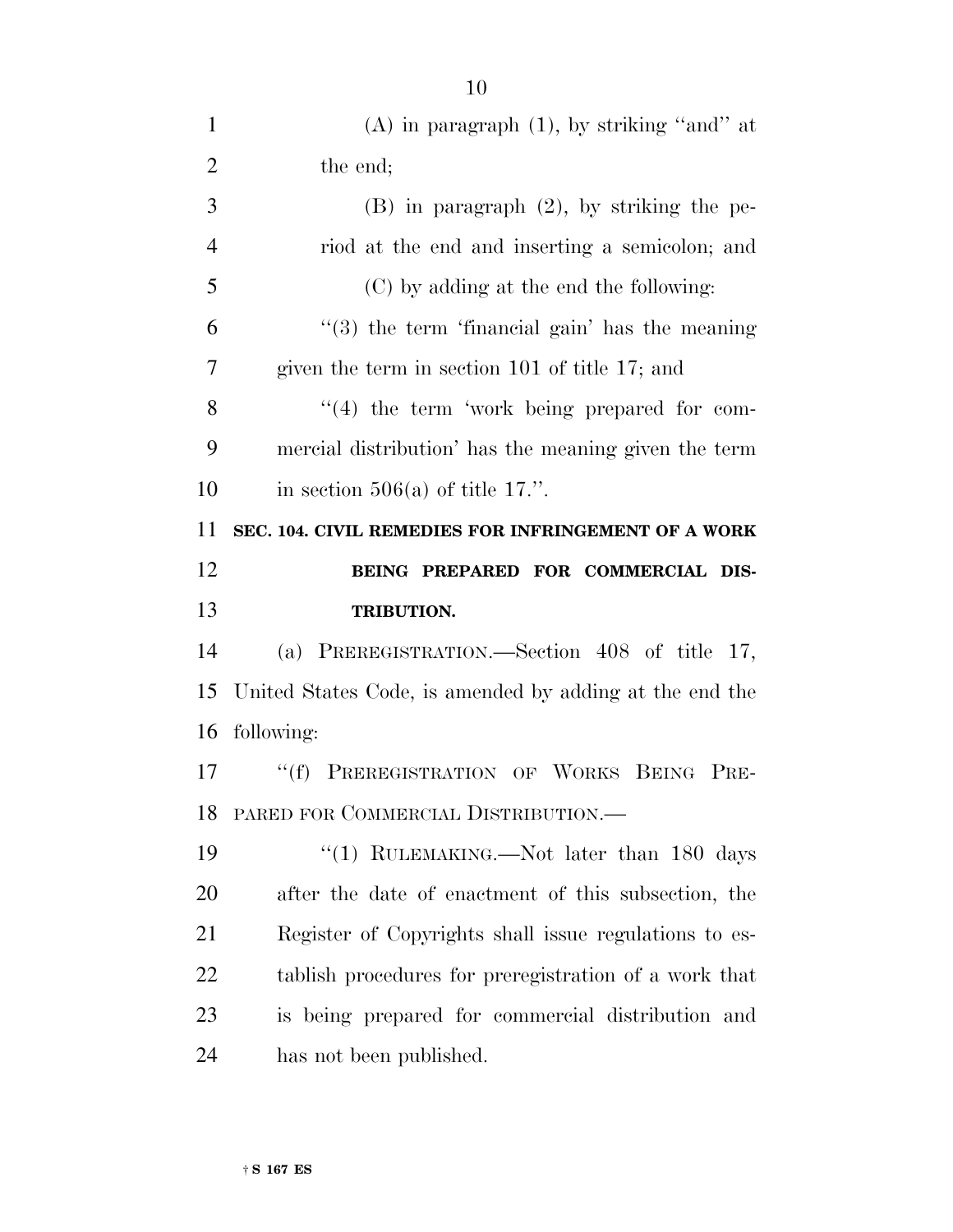| $\mathbf{1}$   | "(2) CLASS OF WORKS.—The regulations estab-           |
|----------------|-------------------------------------------------------|
| $\overline{2}$ | under paragraph (1) shall permit<br>lished            |
| 3              | preregistration for any work that is in a class of    |
| $\overline{4}$ | works that the Register determines has had a his-     |
| 5              | tory of infringement prior to authorized commercial   |
| 6              | distribution.                                         |
| $\tau$         | "(3) APPLICATION FOR REGISTRATION.-Not                |
| 8              | later than 3 months after the first publication of a  |
| 9              | work preregistered under this subsection, the appli-  |
| 10             | cant shall submit to the Copyright Office—            |
| 11             | "(A) an application for registration of the           |
| 12             | work;                                                 |
| 13             | $\lq\lq$ (B) a deposit; and                           |
| 14             | $\lq\lq$ (C) the applicable fee.                      |
| 15             | "(4) EFFECT OF UNTIMELY APPLICATION.—An               |
| 16             | action under this chapter for infringement of a work  |
| 17             | preregistered under this subsection, in a case in     |
| 18             | which the infringement commenced no later than 2      |
| 19             | months after the first publication of the work, shall |
| 20             | be dismissed if the items described in paragraph (3)  |
| 21             | are not submitted to the Copyright Office in proper   |
| 22             | form within the earlier of—                           |
| 23             | "(A) 3 months after the first publication of          |
| 24             | the work; or                                          |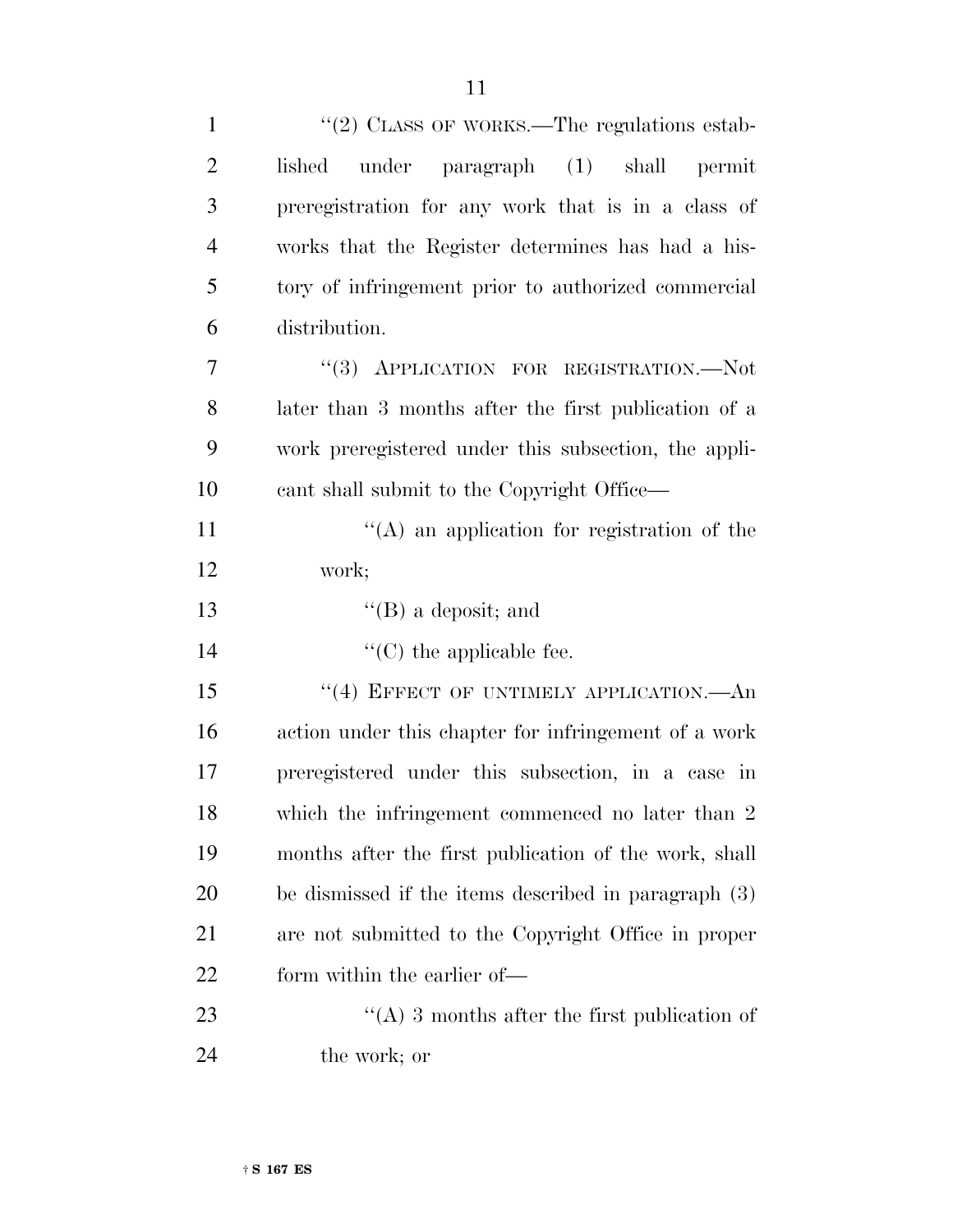1 ''(B) 1 month after the copyright owner has learned of the infringement.''.

 (b) INFRINGEMENT ACTIONS.—Section 411(a) of title 17, United States Code, is amended by inserting ''preregistration or'' after ''shall be instituted until''.

 (c) EXCLUSION.—Section 412 of title 17, United States Code, is amended by inserting after ''section 106A(a)'' the following: '', an action for infringement of the copyright of a work that has been preregistered under section 408(f) before the commencement of the infringe- ment and that has an effective date of registration not later than the earlier of 3 months after the first publica- tion of the work or 1 month after the copyright owner has learned of the infringement,''.

### **SEC. 105. FEDERAL SENTENCING GUIDELINES.**

 (a) REVIEW AND AMENDMENT.—Not later than 180 days after the date of enactment of this Act, the United States Sentencing Commission, pursuant to its authority under section 994 of title 28, United States Code, and in accordance with this section, shall review and, if appro- priate, amend the Federal sentencing guidelines and policy statements applicable to persons convicted of intellectual property rights crimes, including any offense under—

 (1) section 506, 1201, or 1202 of title 17, United States Code; or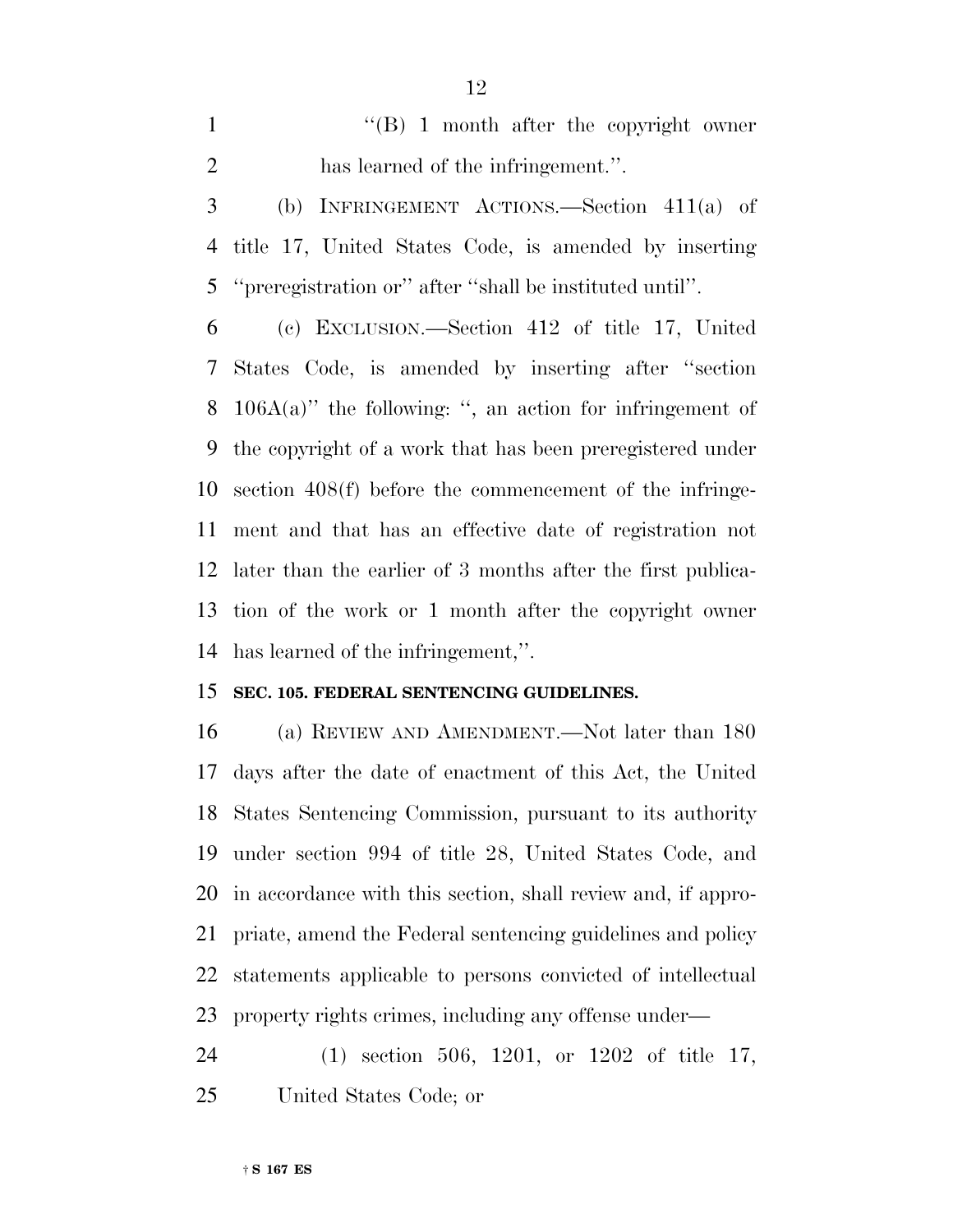(2) section 2318, 2319, 2319A, 2319B, or 2320 of title 18, United States Code.

 (b) AUTHORIZATION.—The United States Sentencing Commission may amend the Federal sentencing guidelines in accordance with the procedures set forth in section 21(a) of the Sentencing Act of 1987 (28 U.S.C. 994 note) as though the authority under that section had not ex-pired.

 (c) RESPONSIBILITIES OF UNITED STATES SEN- TENCING COMMISSION.—In carrying out this section, the United States Sentencing Commission shall—

 (1) take all appropriate measures to ensure that the Federal sentencing guidelines and policy state- ments described in subsection (a) are sufficiently stringent to deter, and adequately reflect the nature of, intellectual property rights crimes;

 (2) determine whether to provide a sentencing enhancement for those convicted of the offenses de- scribed in subsection (a), if the conduct involves the display, performance, publication, reproduction, or distribution of a copyrighted work before it has been authorized by the copyright owner, whether in the media format used by the infringing party or in any other media format;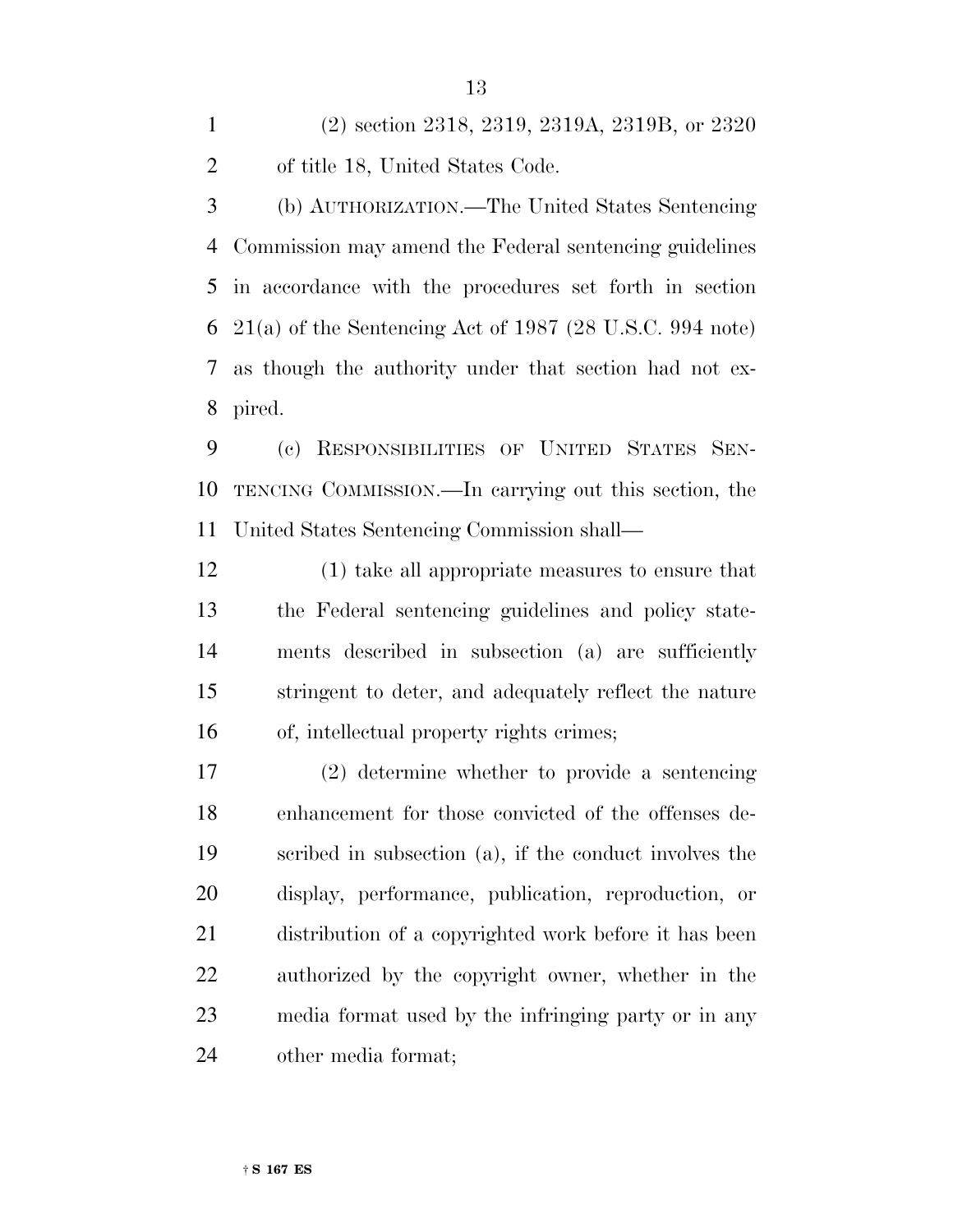| $\mathbf{1}$   | $(3)$ determine whether the scope of "uploading"       |
|----------------|--------------------------------------------------------|
| $\overline{2}$ | set forth in application note 3 of section 2B5.3 of    |
| 3              | the Federal sentencing guidelines is adequate to ad-   |
| 4              | dress the loss attributable to people who, without au- |
| 5              | thorization, broadly distribute copyrighted works      |
| 6              | over the Internet; and                                 |
| 7              | (4) determine whether the sentencing guidelines        |
| 8              | and policy statements applicable to the offenses de-   |
| 9              | scribed in subsection (a) adequately reflect any harm  |
| 10             | to victims from copyright infringement if law en-      |
| 11             | forcement authorities cannot determine how many        |
| 12             | times copyrighted material has been reproduced or      |
|                |                                                        |
| 13             | distributed.                                           |
| 14             | TITLE II-EXEMPTION FROM IN-                            |
| 15             | FRINGEMENT FOR SKIPPING                                |
| 16             | <b>AUDIO AND VIDEO CONTENT</b>                         |
| 17             | <b>IN MOTION PICTURES</b>                              |
|                | 18 SEC. 201. SHORT TITLE.                              |
| 19             | This title may be cited as the "Family Movie Act of    |
| 20             | $2005$ ".                                              |
| 21             | SEC. 202. EXEMPTION FROM INFRINGEMENT FOR SKIPPING     |
| 22             | AUDIO AND VIDEO CONTENT IN MOTION PIC-                 |
| 23             | <b>TURES.</b>                                          |
| 24             | (a) IN GENERAL.—Section 110 of title 17, United        |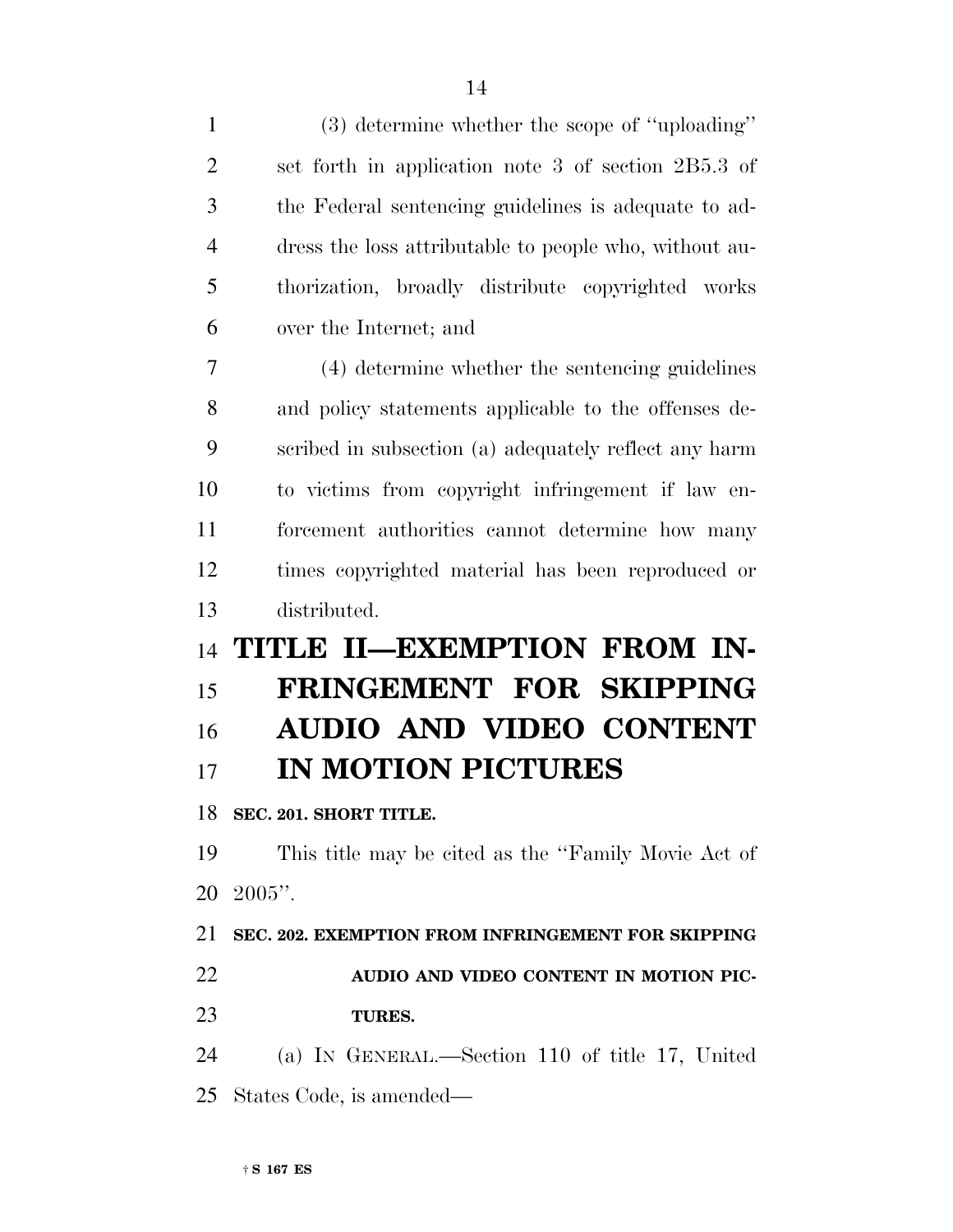| $\mathbf{1}$   | $(1)$ in paragraph $(9)$ , by striking "and" after       |
|----------------|----------------------------------------------------------|
| $\overline{2}$ | the semicolon at the end;                                |
| 3              | $(2)$ in paragraph $(10)$ , by striking the period at    |
| $\overline{4}$ | the end and inserting "; and";                           |
| 5              | $(3)$ by inserting after paragraph $(10)$ the fol-       |
| 6              | lowing:                                                  |
| 7              | $"(11)$ the making imperceptible, by or at the di-       |
| 8              | rection of a member of a private household, of lim-      |
| 9              | ited portions of audio or video content of a motion      |
| 10             | picture, during a performance in or transmitted to       |
| 11             | that household for private home viewing, from an         |
| 12             | authorized copy of the motion picture, or the cre-       |
| 13             | ation or provision of a computer program or other        |
| 14             | technology that enables such making imperceptible        |
| 15             | and that is designed and marketed to be used, at the     |
| 16             | direction of a member of a private household, for        |
| 17             | such making imperceptible, if no fixed copy of the       |
| 18             | altered version of the motion picture is created by      |
| 19             | such computer program or other technology."; and         |
| 20             | (4) by adding at the end the following:                  |
| 21             | "For purposes of paragraph (11), the term 'making        |
| 22             | imperceptible' does not include the addition of audio or |
| 23             | video content that is performed or displayed over or in  |

place of existing content in a motion picture.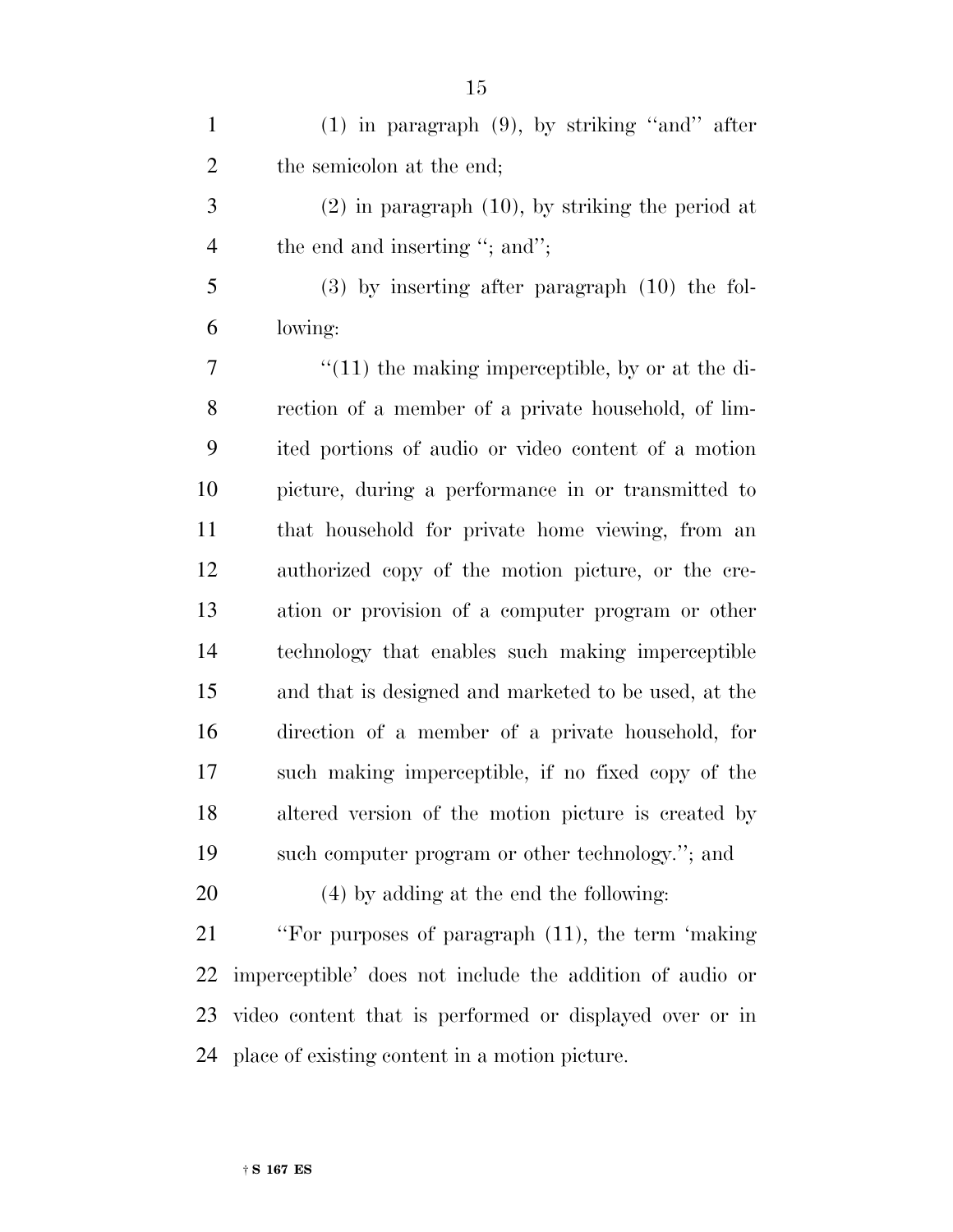''Nothing in paragraph (11) shall be construed to imply further rights under section 106 of this title, or to have any effect on defenses or limitations on rights grant- ed under any other section of this title or under any other paragraph of this section.''.

 (b) EXEMPTION FROM TRADEMARK INFRINGE- MENT.—Section 32 of the Trademark Act of 1946 (15 U.S.C. 1114) is amended by adding at the end the fol-lowing:

 ''(3)(A) Any person who engages in the conduct de- scribed in paragraph (11) of section 110 of title 17, United States Code, and who complies with the require- ments set forth in that paragraph is not liable on account of such conduct for a violation of any right under this Act. This subparagraph does not preclude liability, nor shall it be construed to restrict the defenses or limitations on rights granted under this Act, of a person for conduct not described in paragraph (11) of section 110 of title 17, United States Code, even if that person also engages in conduct described in paragraph (11) of section 110 of such title.

 ''(B) A manufacturer, licensee, or licensor of tech- nology that enables the making of limited portions of audio or video content of a motion picture imperceptible as described in subparagraph (A) is not liable on account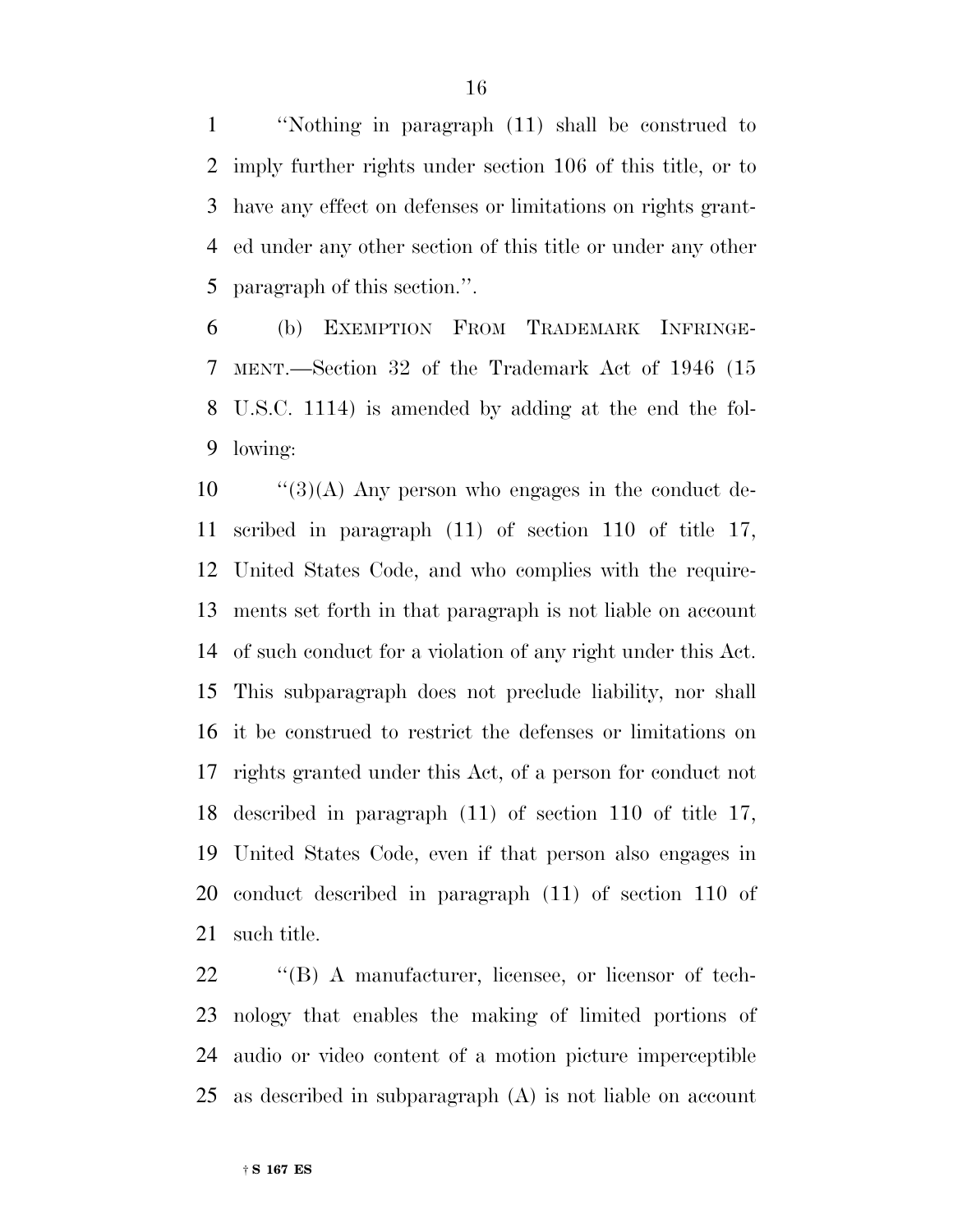of such manufacture or license for a violation of any right under this Act, if such manufacturer, licensee, or licensor ensures that the technology provides a clear and con- spicuous notice at the beginning of each performance that the performance of the motion picture is altered from the performance intended by the director or copyright holder of the motion picture. The limitations on liability in sub- paragraph (A) and this subparagraph shall not apply to a manufacturer, licensee, or licensor of technology that fails to comply with this paragraph.

 ''(C) The requirement under subparagraph (B) to provide notice shall apply only with respect to technology manufactured after the end of the 180-day period begin- ning on the date of the enactment of the Family Movie Act of 2005.

 ''(D) Any failure by a manufacturer, licensee, or li- censor of technology to qualify for the exemption under subparagraphs (A) and (B) shall not be construed to cre- ate an inference that any such party that engages in con- duct described in paragraph (11) of section 110 of title 17, United States Code, is liable for trademark infringe-ment by reason of such conduct.''.

 (c) DEFINITION.—In this section, the term ''Trade- mark Act of 1946'' means the Act entitled ''An Act to provide for the registration and protection of trademarks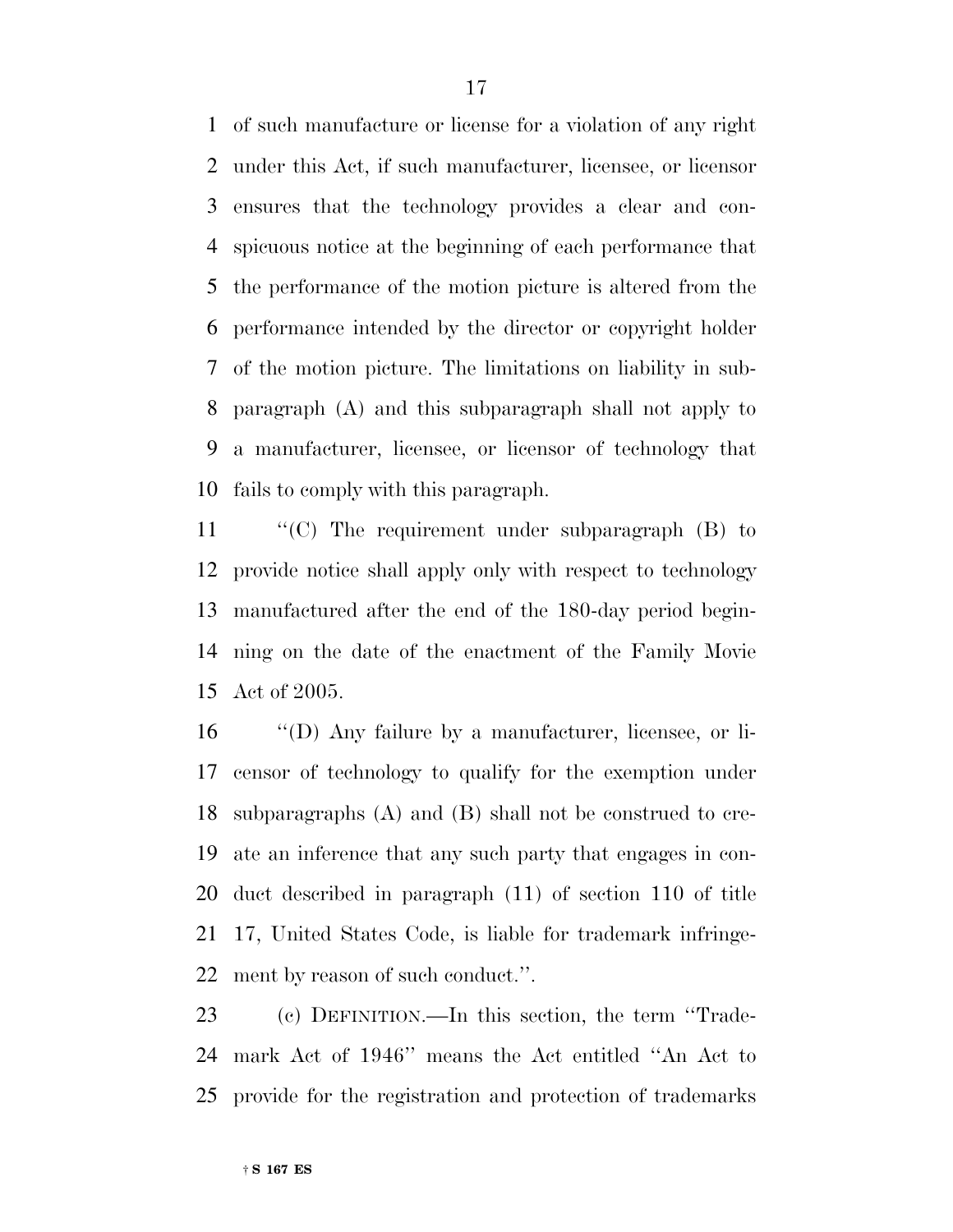used in commerce, to carry out the provisions of certain international conventions, and for other purposes'', ap- proved July 5, 1946 (15 U.S.C. 1051 et seq.). **TITLE III—NATIONAL FILM PRESERVATION Subtitle A—Reauthorization of the National Film Preservation Board SEC. 301. SHORT TITLE.** This subtitle may be cited as the ''National Film Preservation Act of 2005''. **SEC. 302. REAUTHORIZATION AND AMENDMENT.** (a) DUTIES OF THE LIBRARIAN OF CONGRESS.—Sec-

 tion 103 of the National Film Preservation Act of 1996 (2 U.S.C. 179m) is amended—

15 (1) in subsection (b)—

 (A) by striking ''film copy'' each place that term appears and inserting ''film or other ap-proved copy'';

 (B) by striking ''film copies'' each place that term appears and inserting ''film or other approved copies''; and

 (C) in the third sentence, by striking ''copyrighted'' and inserting ''copyrighted, mass distributed, broadcast, or published''; and

(2) by adding at the end the following: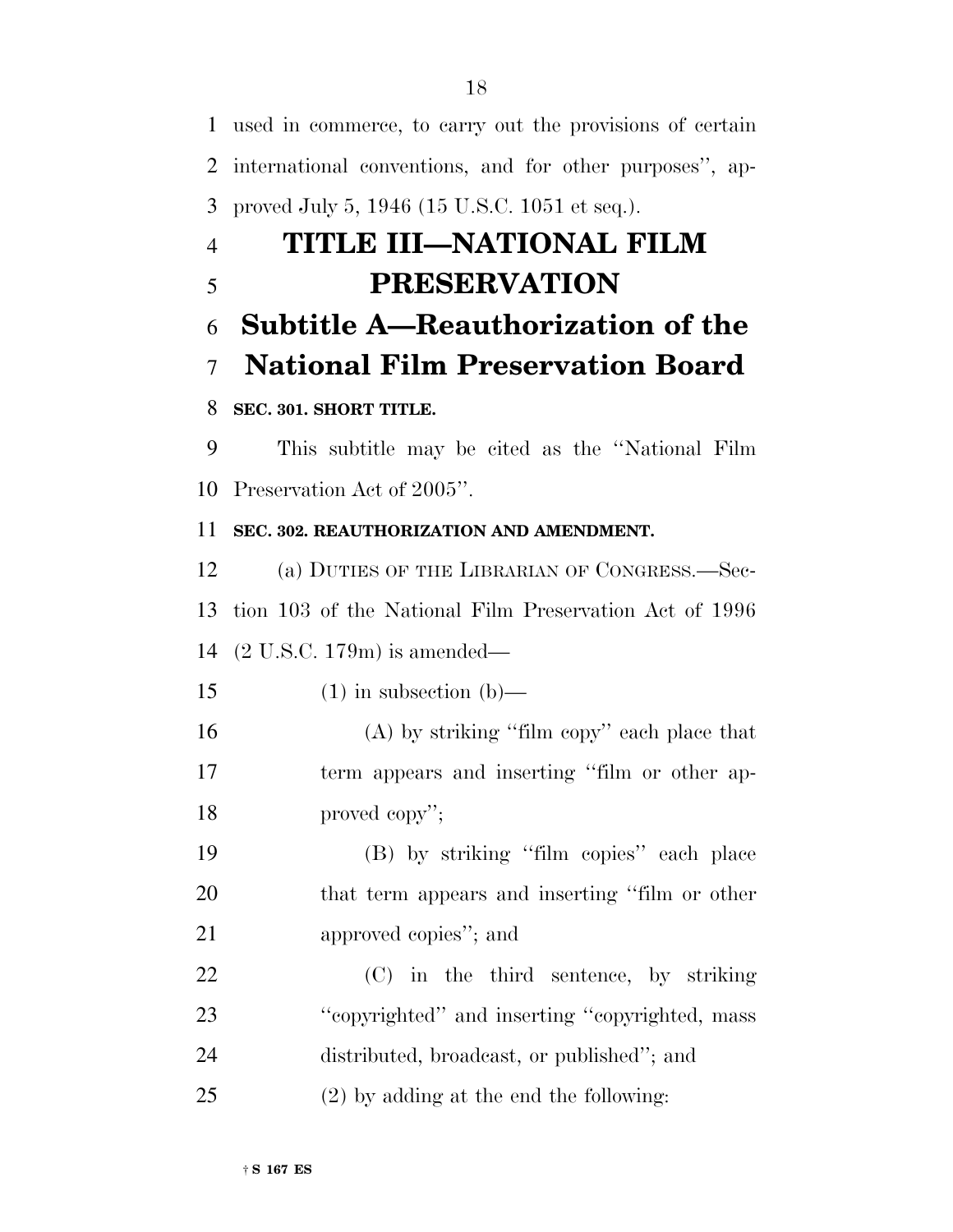''(c) COORDINATION OF PROGRAM WITH OTHER COLLECTION, PRESERVATION, AND ACCESSIBILITY AC- TIVITIES.—In carrying out the comprehensive national film preservation program for motion pictures established under the National Film Preservation Act of 1992, the Librarian, in consultation with the Board established pur-suant to section 104, shall—

8 "(1) carry out activities to make films included in the National Film registry more broadly acces- sible for research and educational purposes, and to generate public awareness and support of the Reg- istry and the comprehensive national film preserva-tion program;

 $(2)$  review the comprehensive national film preservation plan, and amend it to the extent nec- essary to ensure that it addresses technological ad- vances in the preservation and storage of, and access to film collections in multiple formats; and

 $(3)$  wherever possible, undertake expanded ini- tiatives to ensure the preservation of the moving image heritage of the United States, including film, videotape, television, and born digital moving image formats, by supporting the work of the National Audio-Visual Conservation Center of the Library of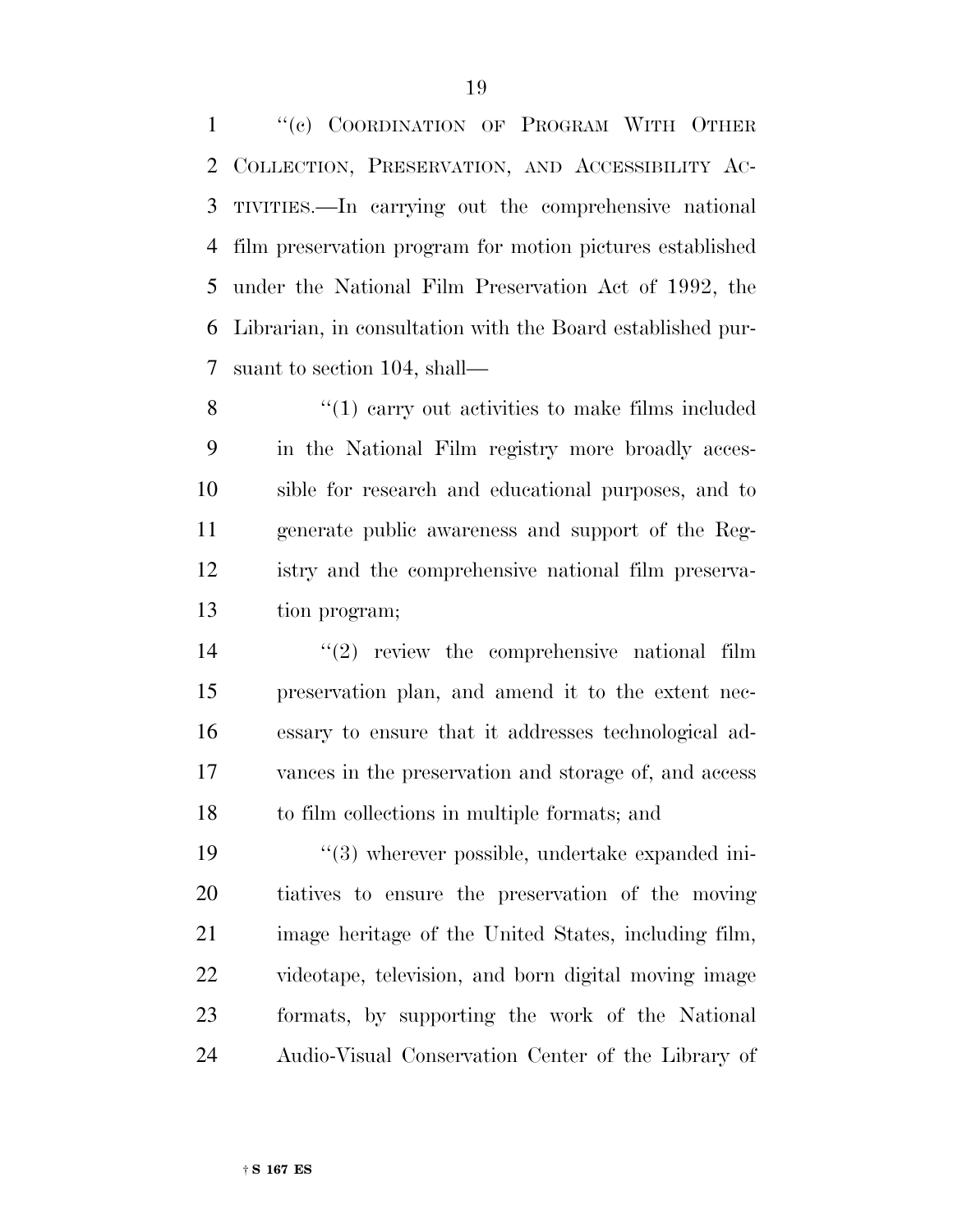| $\mathbf{1}$   | Congress, and other appropriate nonprofit archival          |
|----------------|-------------------------------------------------------------|
| $\overline{2}$ | and preservation organizations.".                           |
| 3              | (b) NATIONAL FILM PRESERVATION BOARD.-Sec-                  |
| $\overline{4}$ | tion 104 of the National Film Preservation Act of 1996      |
| 5              | $(2 U.S.C. 179n)$ is amended—                               |
| 6              | (1) in subsection (a)(1) by striking "20" and               |
| 7              | inserting "22";                                             |
| 8              | $(2)$ in subsection $(a)$ $(2)$ by striking "three"         |
| 9              | and inserting " $5$ ";                                      |
| 10             | $(3)$ in subsection $(d)$ by striking "11" and in-          |
| 11             | serting $"12"$ ; and                                        |
| 12             | (4) by striking subsection (e) and inserting the            |
| 13             | following:                                                  |
| 14             | "(e) REIMBURSEMENT OF EXPENSES.—Members of                  |
| 15             | the Board shall serve without pay, but may receive travel   |
| 16             | expenses, including per diem in lieu of subsistence, in ac- |
| 17             | cordance with sections 5702 and 5703 of title 5, United     |
|                | 18 States Code.".                                           |
| 19             | (c) NATIONAL FILM REGISTRY.—Section 106 of the              |
| 20             | National Film Preservation Act of 1996 (2 U.S.C. 179p)      |
| 21             | is amended by adding at the end the following:              |
| 22             | "(e) NATIONAL AUDIO-VISUAL CONSERVATION CEN-                |
| 23             | TER.—The Librarian shall utilize the National Audio-Vis-    |
| 24             | ual Conservation Center of the Library of Congress at       |
| 25             | Culpeper, Virginia, to ensure that preserved films included |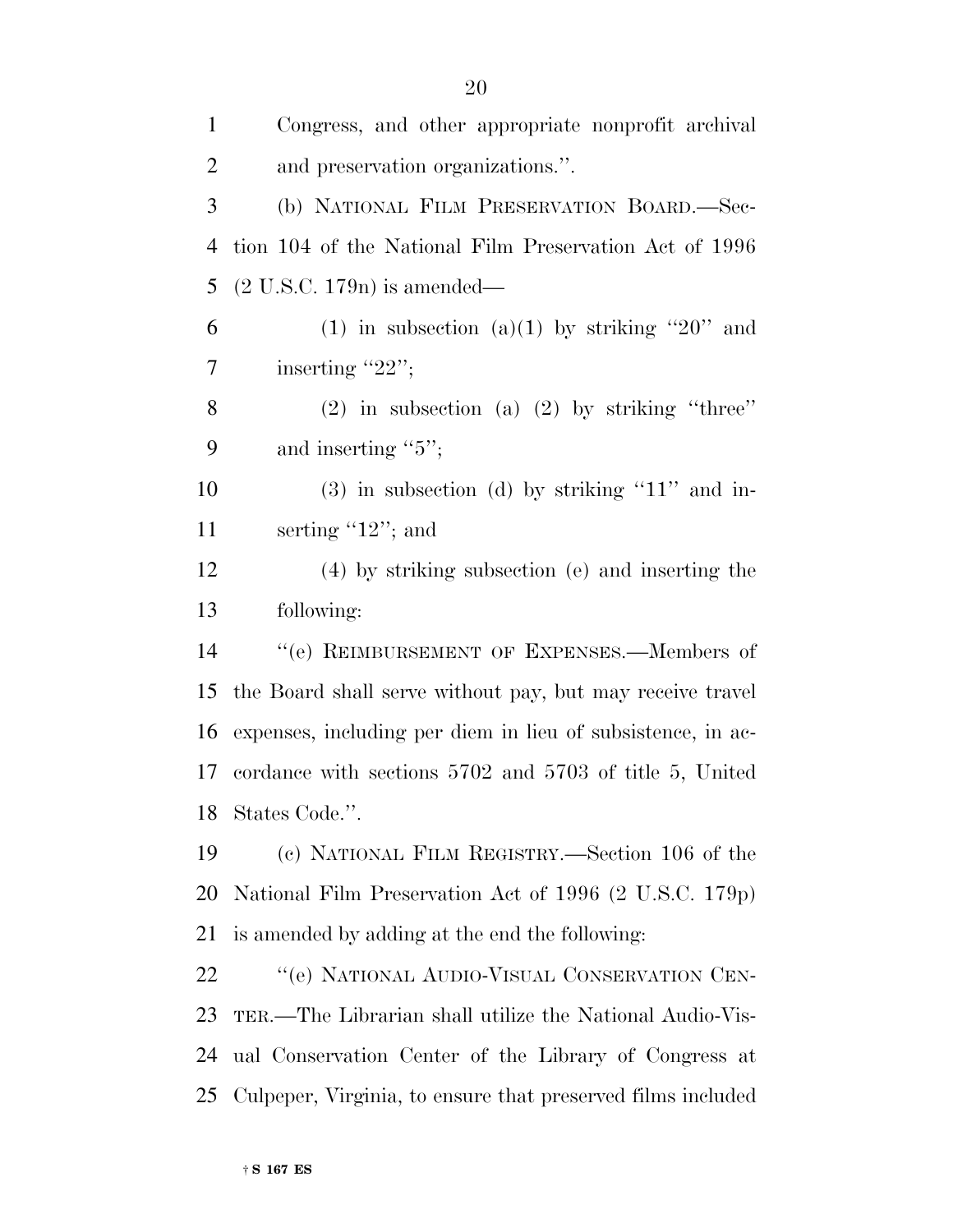in the National Film Registry are stored in a proper man- ner, and disseminated to researchers, scholars, and the public as may be appropriate in accordance with—  $(1)$  title 17, United States Code; and ''(2) the terms of any agreements between the Librarian and persons who hold copyrights to such audiovisual works.''. (d) USE OF SEAL.—Section 107 (a) of the National Film Preservation Act of 1996 (2 U.S.C. 179q(a)) is amended— (1) in paragraph (1), by inserting ''in any for-12 mat" after "or any copy"; and (2) in paragraph (2), by striking ''or film copy'' and inserting ''in any format''. (e) EFFECTIVE DATE.—Section 113 of the National Film Preservation Act of 1996 (2 U.S.C. 179w) is amend- ed by striking ''7'' and inserting ''13''. **Subtitle B—Reauthorization of the National Film Preservation Foundation SEC. 311. SHORT TITLE.** This subtitle may be cited as the ''National Film

Preservation Foundation Reauthorization Act of 2005''.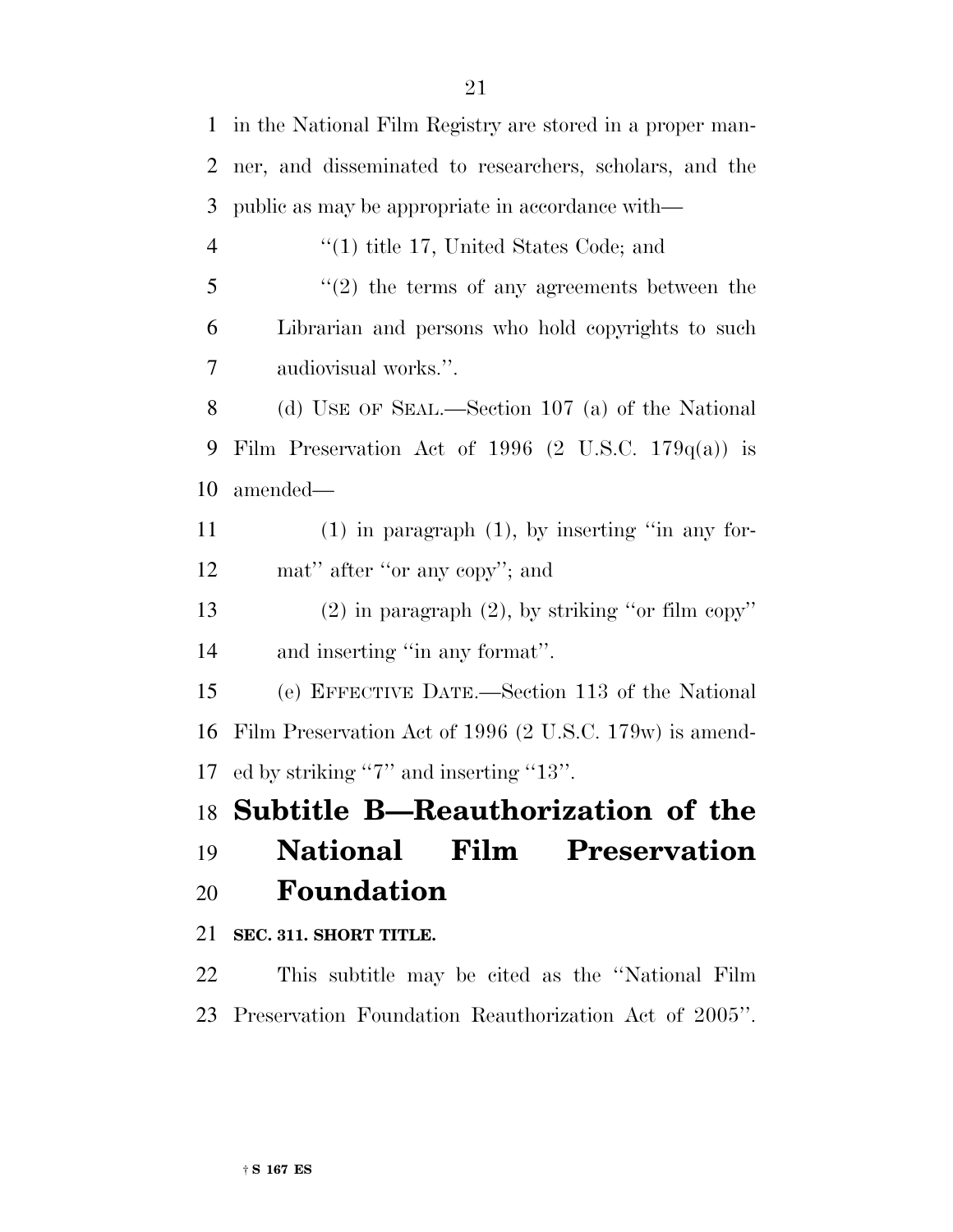(a) BOARD OF DIRECTORS.—Section 151703 of title 36, United States Code, is amended—

4 (1) in subsection (b)(2)(A), by striking "nine" 5 and inserting "12"; and

6 (2) in subsection (b)(4), by striking the second sentence and inserting ''There shall be no limit to the number of terms to which any individual may be appointed.''.

 (b) POWERS.—Section 151705 of title 36, United States Code, is amended in subsection (b) by striking ''District of Columbia'' and inserting ''the jurisdiction in which the principal office of the corporation is located''. (c) PRINCIPAL OFFICE.—Section 151706 of title 36, United States Code, is amended by inserting '', or another place as determined by the board of directors'' after ''Dis-trict of Columbia''.

 (d) AUTHORIZATION OF APPROPRIATIONS.—Section 151711 of title 36, United States Code, is amended by striking subsections (a) and (b) and inserting the fol-lowing:

22 "(a) AUTHORIZATION OF APPROPRIATIONS.—There are authorized to be appropriated to the Library of Con- gress amounts necessary to carry out this chapter, not to exceed \$530,000 for each of the fiscal years 2005 through 2009. These amounts are to be made available to the cor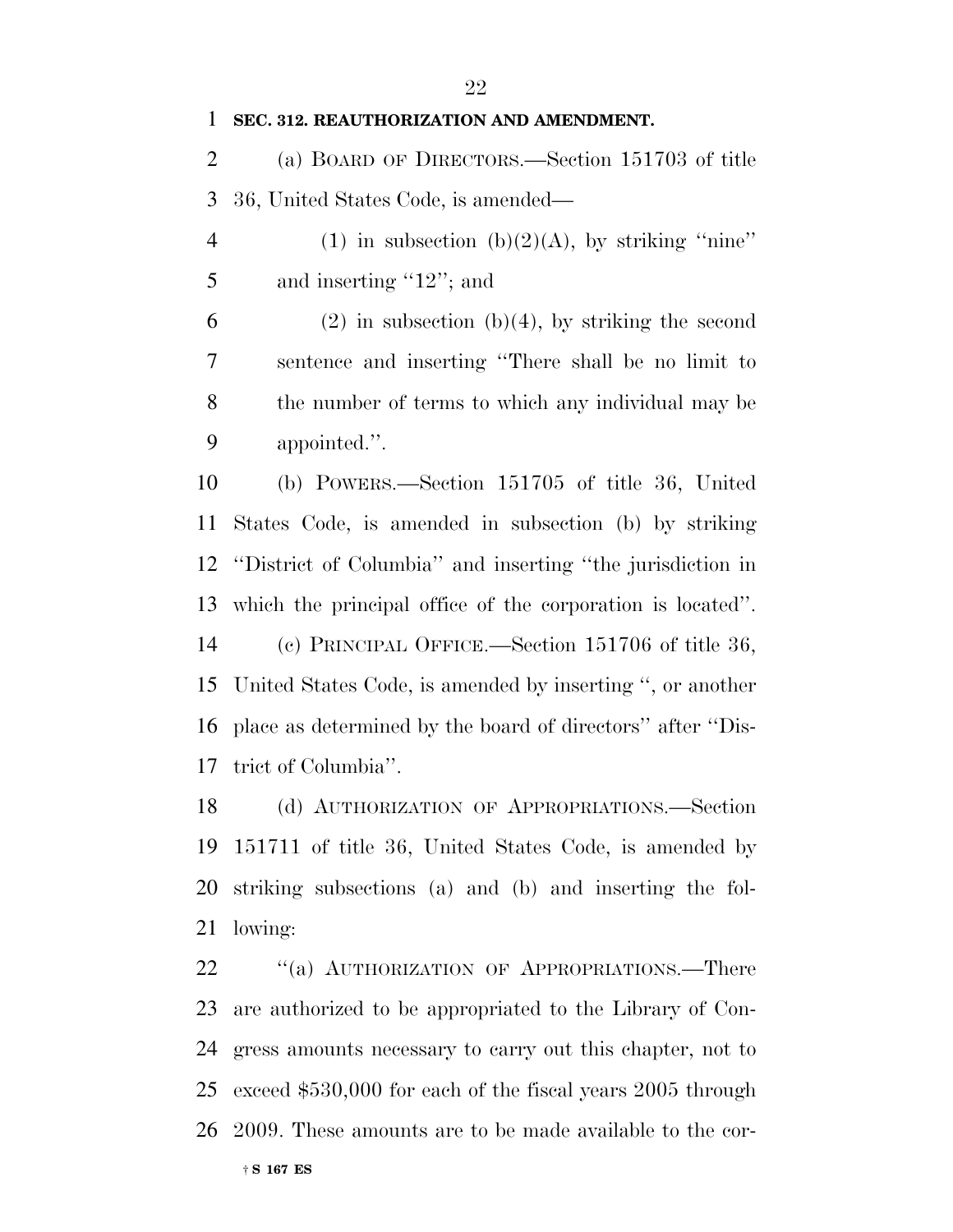poration to match any private contributions (whether in currency, services, or property) made to the corporation by private persons and State and local governments.

 ''(b) LIMITATION RELATED TO ADMINISTRATIVE EX- PENSES.—Amounts authorized under this section may not be used by the corporation for management and general or fundraising expenses as reported to the Internal Rev- enue Service as part of an annual information return re-quired under the Internal Revenue Code of 1986.''.

# **TITLE IV—PRESERVATION OF ORPHAN WORKS**

### **SEC. 401. SHORT TITLE.**

 This title may be cited as the ''Preservation of Or-phan Works Act''.

## **SEC. 402. REPRODUCTION OF COPYRIGHTED WORKS BY LI-BRARIES AND ARCHIVES.**

 Section 108(i) of title 17, United States Code, is 18 amended by striking "(b) and  $(e)$ " and inserting "(b),  $(e)$ , and (h)''.

Passed the Senate February 1, 2005.

Attest:

*Secretary.*